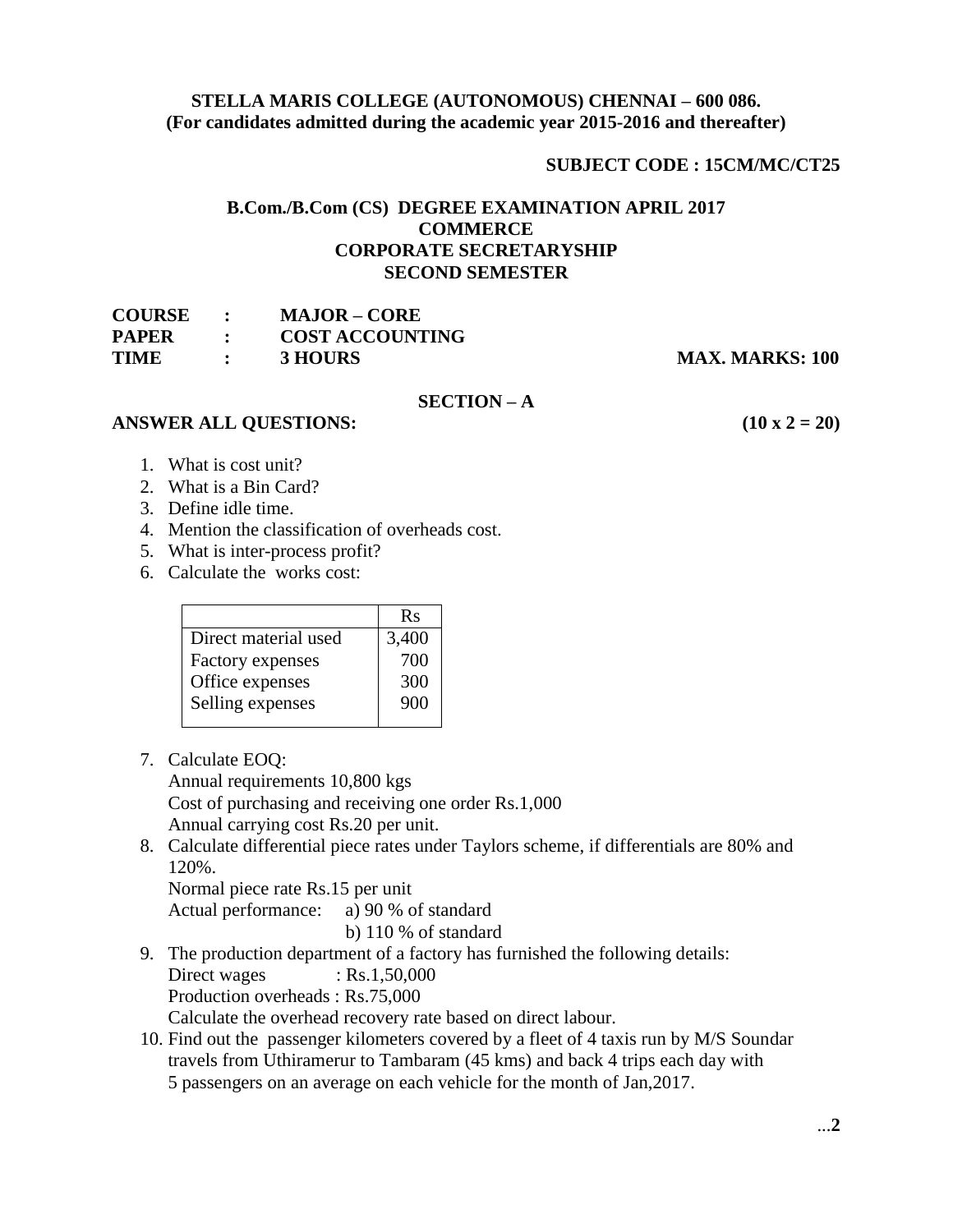**/2/ 15CM/MC/CT25**

## **SECTION – B**

**ANSWER ANY FIVE QUESTIONS: (5 x 8 = 40)**

11. Differentiate between Cost Accounting and Financial Accounting.

12. What is labour turnover and what are the causes of labour turnover?

13. A factory produces 100 units of a commodity. The cost of production is :

| Materials                           | Rs.10,000                                |                 |                                                                                         |  |
|-------------------------------------|------------------------------------------|-----------------|-----------------------------------------------------------------------------------------|--|
| Wages                               | Rs. 5,000                                |                 |                                                                                         |  |
| Direct expenses                     | Rs. 1,000                                |                 |                                                                                         |  |
| Factory overheads 125% on wages     |                                          |                 |                                                                                         |  |
| Office overheads 20 % on works cost |                                          |                 |                                                                                         |  |
| Profit 25 % on sales                |                                          |                 |                                                                                         |  |
|                                     | Calculate the price to be fixed per unit |                 |                                                                                         |  |
|                                     |                                          |                 | 14. From the following information, find out Maximum, Minimum and Average stock levels: |  |
|                                     | Normal consumption per day               | $500$ kgs       |                                                                                         |  |
|                                     | Minimum consumption per day              | $200 \text{ k}$ |                                                                                         |  |

| Minimum consumption per day                          | $200$ kgs     |
|------------------------------------------------------|---------------|
| Maximum consumption per day                          | 800 kgs       |
| Lead time                                            | 10 to 16 days |
| Reorder quantity                                     | 3,000 kgs     |
| 15. MKN Ltd., gives the following information:       |               |
| No. of employees as on $01.04.2015$                  | 200           |
| No. of employees as on 31.03.2016                    | 240           |
| No. of employees resigned                            | 20            |
| No. of employees Discharged                          | 5             |
| No. of employees Replaced                            | 18            |
| Calculate labour turnover by applying three methods. |               |

# 16. Calculate machine hour rate from the following:

| Cost of machine                                       | Rs. 19,200          |
|-------------------------------------------------------|---------------------|
| Estimated scrap value                                 | Rs. 1,200           |
| Repair charges per month                              | Rs. 150             |
| Standing charges allocation to this machine per month | Rs.<br>.50          |
| Effective working life of the machine                 | 10,000 Hours        |
| Running time per month                                | 166 Hours           |
| Power used by the machine                             | 5 units per hour at |
|                                                       | $Rs.0.19$ per unit  |

17. From the following data calculate the cost per km. of a vehicle :

| <b>Estimated life</b>             | 1,50,000 kms. |
|-----------------------------------|---------------|
| Estimated annual kms              | 10,000 kms.   |
| Value of vehicle                  | Rs.50000.     |
| Road licence p.a.                 | Rs. 1500      |
| Insurance charges p.a.            | Rs.1000.      |
| Garage rent p.a.                  | Rs.12000.     |
| Drivers salary p.m.               | Rs.5000.      |
| Cost of petrol per liter          | Rs.45.        |
| Kilometer per liter               | 15            |
| Tyres & maintenance per kilometer | Rs. 1.00.     |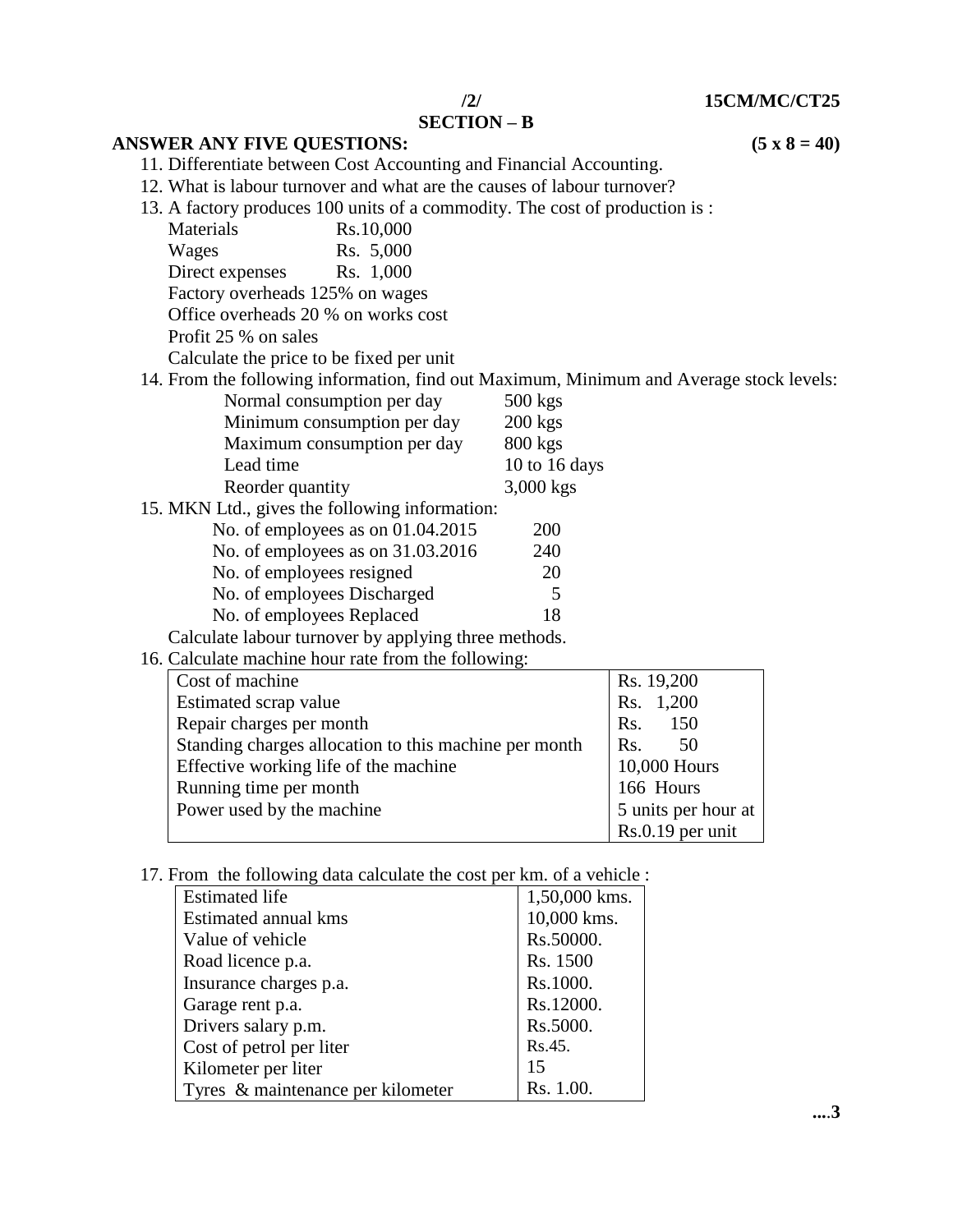**SECTION – C**

| <b>ANSWER ANY TWO QUESTIONS:</b> | $(2 \times 20 = 40)$ |
|----------------------------------|----------------------|
|                                  |                      |

18. X Company has purchased and issued materials as under:

| Company nas parenasea ana issaea matemais as anaer. |                    |                               |  |  |  |
|-----------------------------------------------------|--------------------|-------------------------------|--|--|--|
| June 2015                                           |                    |                               |  |  |  |
|                                                     | Stock of materials | 200 units $@Rs.2.50$ per unit |  |  |  |
|                                                     | Purchased          | 300 units @Rs.3.00 per unit   |  |  |  |
|                                                     | Purchased          | 500 units @Rs.4.00 per unit   |  |  |  |
| 10                                                  | <b>Issued</b>      | 600 units                     |  |  |  |
| 12                                                  | Purchased          | 400 units $@Rs.4.00$ per unit |  |  |  |
| 18                                                  | <b>Issued</b>      | 500 units                     |  |  |  |
| 24                                                  | Purchased          | 400 units @Rs.5.00 per unit   |  |  |  |
| 28                                                  | <b>Issued</b>      | 200 units                     |  |  |  |
|                                                     |                    |                               |  |  |  |

Prepare the stores ledger under FIFO and LIFO methods.

- 19. Calculate the earnings of a worker under the following methods:
	- a) Time rate method
	- b) Piece rate method
	- c) Halsey plan
	- d) Rowan plan

Information given : Standard time : 30 Hours Time taken : 20 Hours Hourly rate of wages Rs.1.00 per hour plus a dearness allowance of Rs.0.50 per hour worked

20. Hari Ltd has three production departments P,Q and R and two service departments X and Y. The following information pertain to them.

|                        | D      |        | R        | X     |       |
|------------------------|--------|--------|----------|-------|-------|
| Direct wages (Rs)      | 3,000  | 2,000  | 3,000    | 1,500 | 195   |
| Worked hours           | 3,070  | 4,475  | 2,419    |       |       |
| Value of machines (Rs) | 60,000 | 80,000 | 1,00,000 | 5,000 | 5,000 |
| HP of Machines (kwh)   | 60     | 30     | 50       | 10    |       |
| Light points           | 10     | 15     | 20       | 10    |       |
| Floor space (sq.ft)    | 2,000  | 2,500  | 3,000    | 2.000 | 500   |

The following figures were extracted:

|                         | Rs.    |
|-------------------------|--------|
| Rent                    | 5,000  |
| Lighting                | 600    |
| Power                   | 1,500  |
| Indirect wages          | 1,939  |
| Depreciation on machine | 10,000 |
| <b>Sundries</b>         | 9.695  |
|                         |        |

Find overhead recovery rate per hour for production departments if X 's expenses are distributed to P,Q and R in the ratio of 2:3:4 and Y's expenses are distributed to P,Q and R in the ratio of 4:2:3 .